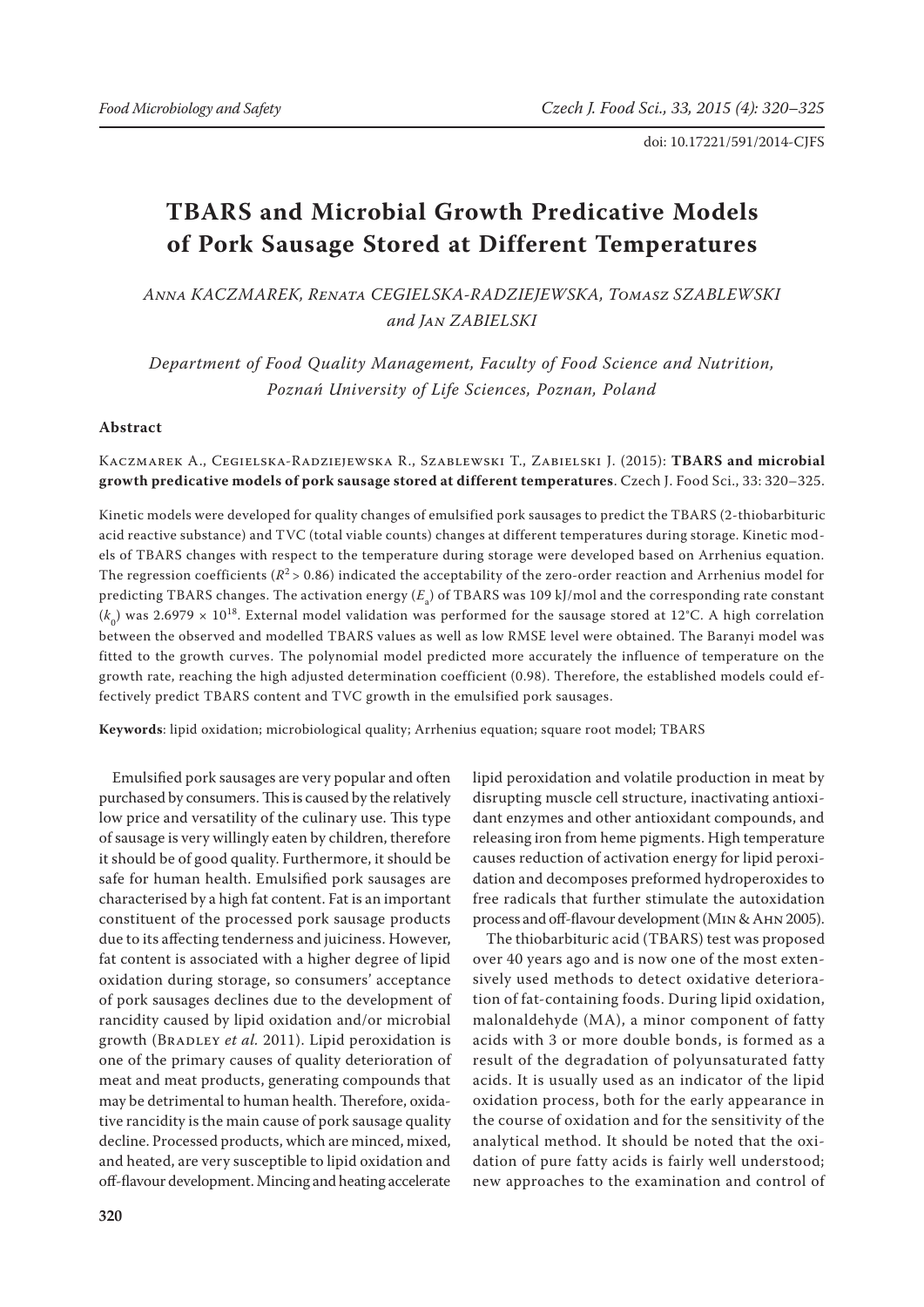oxidative stability in the more complex food systems like particular meat products are still needed.

Microbiological safety of the product during its storage is the most important from the consumer and food manufacturer points of view. A very useful tool for the researchers and food companies is ComeBase platform. That platform is an online collection of data that show how food processing and storage conditions affect the growth of food poisoning bacteria, by describing how different bacteria are affected by the changes in pH, temperature, water content, and other factors in a variety of different foods. The growth of bacteria depends on the external factors (parameters of the environment) and internal characteristics of food products. Temperature is the most important environmental parameter governing microbial growth (Juneja *et al.* 2009). The determination of the temperature influence on the behaviour of bacteria is one of the tools that enable us to control the growth of bacteria in final products. Therefore, in addition to the oxidative changes, the microbiological changes were also examined during the storage of the product. The knowledge of the microbial and lipids oxidative changes during pork sausages storage would be a very helpful to determine optimal storage conditions and shelf life.

Therefore, the objective of this research was to determine predicative models for TBARS changes and microbial growth in emulsified pork sausage during storage.

### **MATERIAL AND METHODS**

*Sample preparation*. Sausages were purchased directly from the local manufacturer. All sausages came from the same batch and were packed in their usual commercial packages. Sausages were analysed for their moisture, protein and fat contents according to the procedures from the Polish Standards Collection Meat and Meat Products (PN-ISO 1442:2000, PN-75/A-04018:2000, and PN-ISO 1444:2000), respectively. Also sodium chloride as well sodium nitrite levels, were determined using the Polish Standards Collection (PN-73/A-82112 and PN-74/A-82114). The sausages were divided into 5 groups and stored at 3, 6, 9, 12, and 18°C with air access. Three sausage samples were taken randomly every 3 days for analysis.

*Oxidation*. The extent of lipid oxidation was monitored by the formation of thiobarbituric acid-reactive substances (TBARS). The TBARS indeces were de-

termined in triplicate samples by the extraction method of Sørensen and Jørgensen (1996). The results expressed as mg malondialdehyde/kg meat were calculated from the standard curve of TEP (1,1,3,3-tetraethyoxypropane) standards.

*Microbiological analysis*. Total viable aerobic bacteria counts (TVC) in the emulsified pork sausage as microbial spoilage indicator were determined. The samples (10 g) were homogenised with 90 ml of sterile peptone water (1 g/l) using an Ultra-Turrax T25 homogeniser (IKA, Königswinter, Germany). Serial decimal dilutions were made and plated onto Standard Plate Count Agar (CM 463; Oxoid, Basingstoke, UK). The incubation was run at 30°C for 72 hours. Bacterial counts were enumerated and expressed as  $log_{10}$  CFU/g.

*Statistical analysis*. All analysis were run in triplicate. Data were analysed using the general linear model (GLM). All analysis were made using STATISTICA v.10.0 package. The significance level was set at 5%.

## **RESULTS AND DISCUSSION**

*Chemical composition***.** The examined sausages contained about  $14%$  ( $\pm$  0.35) protein,  $15%$  ( $\pm$  0.76) fat and  $65\%$  ( $\pm$  1.64) water. Sodium chloride helps to maintain the texture, it improves the taste and increases the products shelf life. Its level in the emulsified sausage was about 1.5%. Another additives which is commonly used as chemical preservative is sodium nitrite. In the analysed sausage samples, the nitrite value did not exceed 35 ( $\pm$  1.72) mg/kg.

*TBARS content of emulsified pork sausage during different storage temperatures*. TBARS index was used to evaluate the degree of lipid oxidation during storage. The presence of TBARS reactive substances is caused by the second stage of auto-oxidation, in which peroxides are oxidised to aldehydes and ketones. Lipid oxidation was affected by the time (intrinsic factor) and temperature (environmental factor) (*P* < 0.001) with 0.66 and 0.70 ( $SE = 0.05$ ) beta coefficients respectively. The higher is the beta coefficient, the stronger is the relationship observed between the independent (time and temperature) and depended variables is observed. Almost 75% of the variance was explained by the independent variables. The changes in TBARS of emulsified pork sausages are shown in Figure 1. TBARS showed a constant increase till the end of storage. The initial content of TBARS was 1.06 mg malondialdehyde (MDA)/kg, which is higher than 0.22 mg MDA/kg reported by Wenjiao *et al*. (2014) for dried sausage but close to the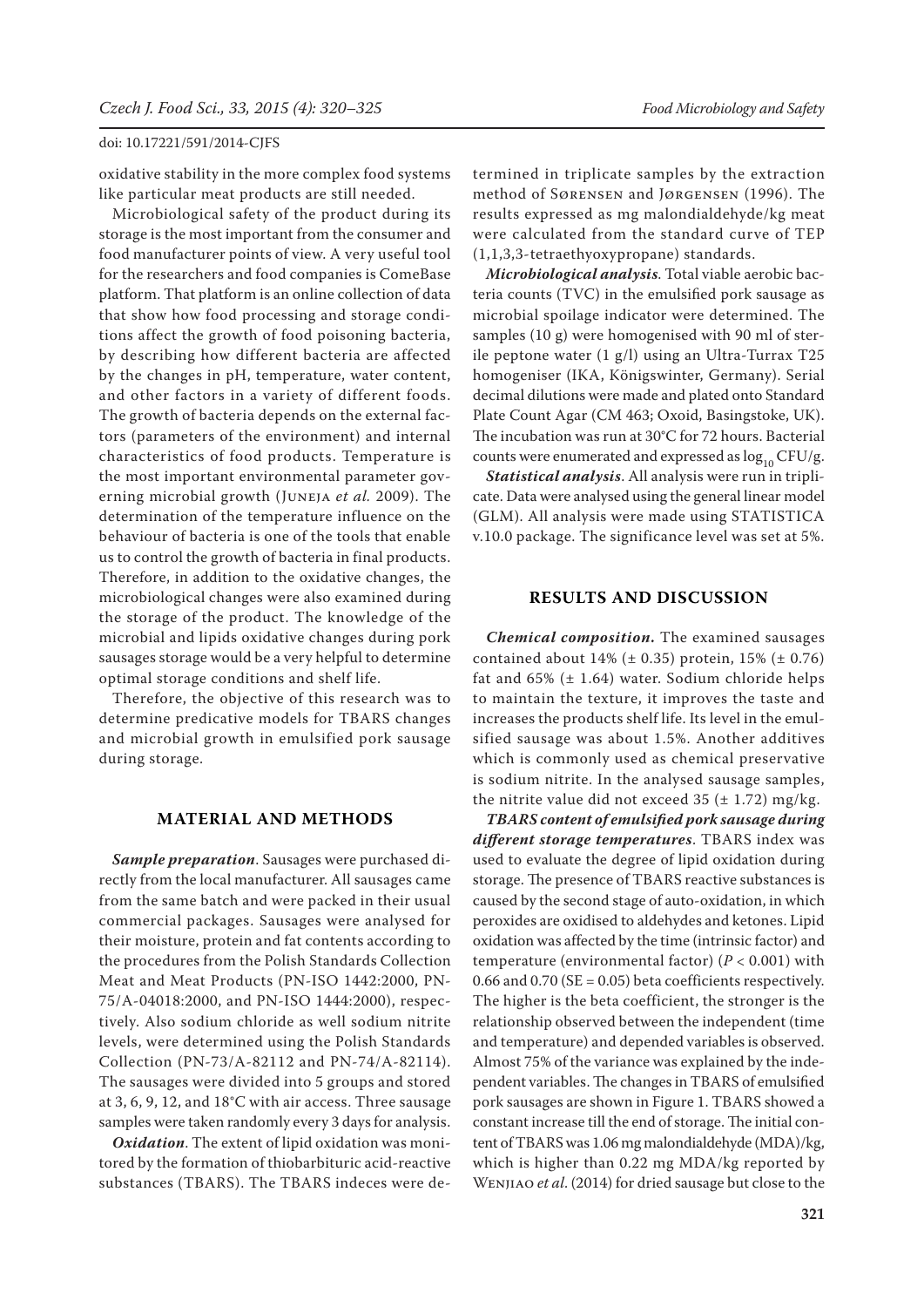



0.9 mg MDA/kg reported by Jayasingh and Corn-FORTH (2003) for ground and cooked pork meat. These results proved that lipid oxidation products are accumulated during processing (homogenising and heating). Additionally, the initial TBARS index may be affected by the fat composition, type of muscles (Cobos *et al.* 2003) and seasoning (Shah *et al*. 2014) as well as the production and packaging processes of each type of products (Hernández *et al*. 1999; Veberg *et al.* 2006).

*Establishment and validation of TBARS predicative* **model**. All sausage samples were kept under controlled conditions and taken for analysis in appropriate time intervals to allow efficient kinetic analysis of quality deterioration. To validate the applicability of the models, TBARS index values of the sausage samples stored at 3, 6, 9, and 18°C were used to establish the predicative model. The samples stored at 12°C were treated as controls, to verify the application techniques as well as demonstrate the validity of the approach. The values of the TBARS were plotted vs. time for all temperatures studied and the apparent order of TBARS changes was determined based on the least square statistical fit. The highest regression coefficients values were obtained for TBARS value vs. time relationship (Table 1). Therefore, the zero-order reaction model was applied.

$$
TBA = TBA_0 + k \times t \tag{1}
$$

Zero-order kinetic model:

```
where: TBARS – value of TBARS indicators; \mathrm{TBARS}_0 – initial
TBARS value; k – rate constant (day−1) at a given temperature
```
## doi: 10.17221/591/2014-CJFS

The values of *k* were obtained from the slope of regression of TBARS value versus time. As concerns the effect of temperature on the reaction rates, the higher the temperature is, the larger the absolute value of reaction rates. Reaction constants *k* are shown in Table 2. The data were then applied to the Arrhenius equation (BOEKEL 2008):

$$
k = k_0 \times (-E_a a / (R \times T))
$$
 (2)

where:  $k_{0}^{}$  – pre-exponential factor (or frequency factor);  $E_{\scriptscriptstyle a}^{}$ – activation energy (J/mol); *T* – absolute temperature (K);  $R$  – gas constant (8.3144 J (mol/K);  $k_{0}$ ,  $E_{\rm a}$  – all experience constants related to the nature of the response systems

The modified Logistic Arrhenius equation was given by the equation:

$$
\log k = \log k_0 - E_a / RT \tag{3}
$$

In the calculated rate constants under different temperatures, the slope of the regression line  $(-E_a/R)$ was obtained through the use of log *k* on the thermodynamic temperature of the reciprocal  $(T^{-1})$  plot. Activation energy  $(E_{\rm a})$  was obtained through the slope of the regression line, and  $k_0$  was obtained through the interception of the regression line. The temperature dependence of the rates on TBARS changes is described adequately by Arrhenius kinetics in the whole temperature range studied (Figure 2). The results from Figure 2 show that the slope of the regression line was –13119.39 (SE = 791), so the values of  $E_{\rm a}$  and rate constant ( $k_0$ ) for the emulsified pork sausages in TBARS were 109 kJ/mol  $(SE = 16.54)$  and  $2.6979 \times 10^{18}$   $(SE = 6.58 \times 10^3)$ , respectively, and the corresponding  $R^2$  in TBARS was 0.993. The equation of the TBARS predictive model is:

$$
TBA = ([TBA]_0 + 2.6979 \times 10^{18} \times \exp(-13\ 119.39/RT)) \times t
$$
\n(4)

where: TBARS – predicative values of the TBARS value of the emulsified pork sausages stored for a particular time;  $TBARS<sub>0</sub>$ – initial values of TBARS index value of the sausages

In order to model validate, the comparison of the predicted and measured TBARS values of the emulsified pork sausages stored at 12°C was evaluated (Fig-

Table 1. Estimation of the order of TBARS index by examining the  $R^2$  coefficient ( $n = 28$ )

| Temperature<br>(K) | Zero-order reaction<br>(TBA vs. time) | First-order reaction<br>(Log TBA vs. time) | Second-order reaction<br>(1/TBA vs. time) |
|--------------------|---------------------------------------|--------------------------------------------|-------------------------------------------|
| 276.15             | 0.91                                  | 0.90                                       | 0.89                                      |
|                    |                                       |                                            |                                           |
| 279.15             | 0.86                                  | 0.84                                       | 0.82                                      |
| 282.15             | 0.96                                  | 0.94                                       | 0.96                                      |
| 291.15             | 0.99                                  | 0.97                                       | 0.91                                      |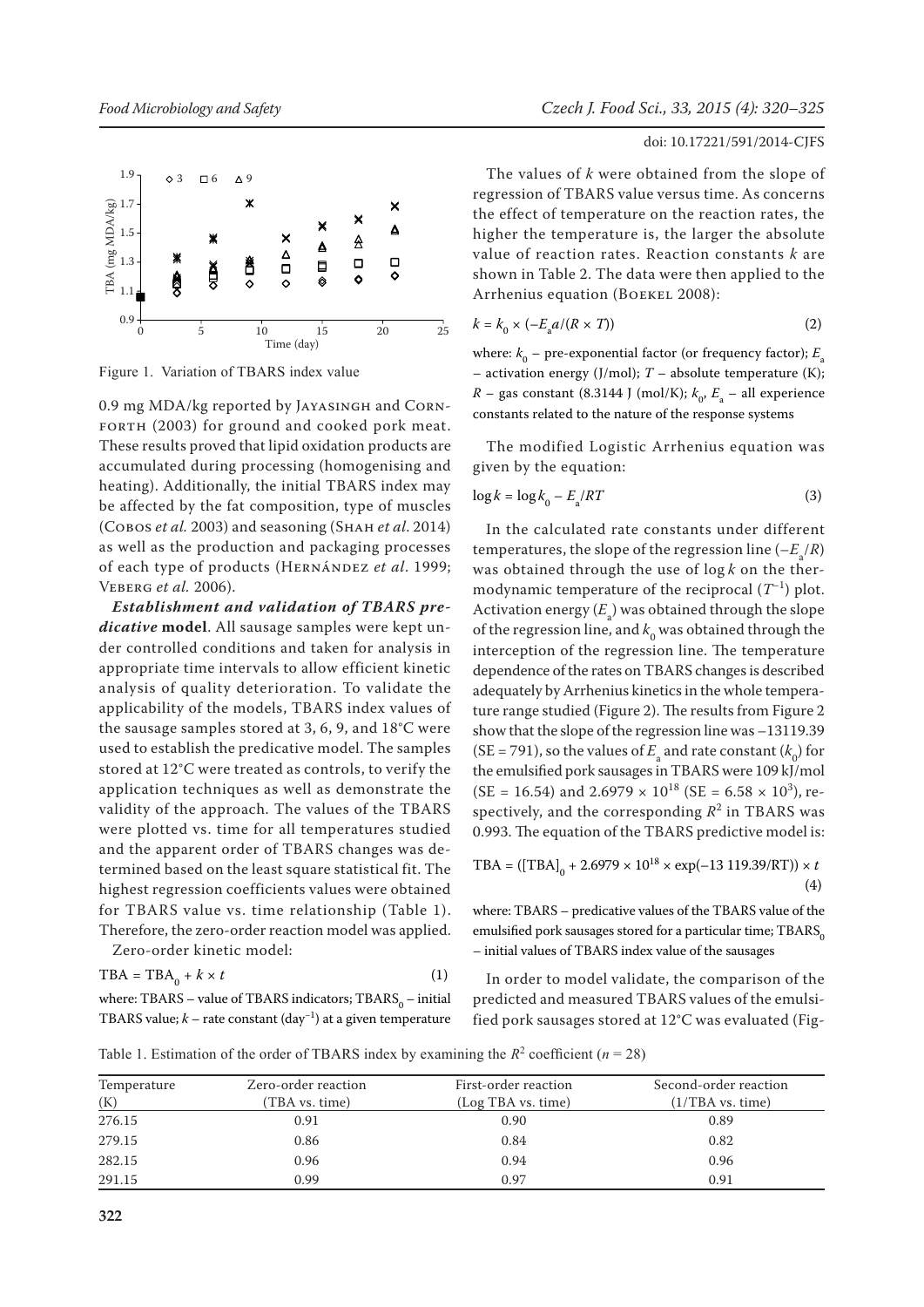|                 | Regression coefficients |                     |                        |                     |
|-----------------|-------------------------|---------------------|------------------------|---------------------|
| Temperature (K) | slope (mg $MDA/g/day$ ) | confidence interval | constant (mg $MDA/g$ ) | confidence interval |
| 276.15          | 0.00591                 | (0.00493; 0.00689)  | 1.08145                | (1.06924; 1.09368)  |
| 279.15          | 0.01028                 | (0.00843; 0.01213)  | 1.11289                | (1.08973; 1.13605)  |
| 282.15          | 0.01967                 | (0.01788; 0.02145)  | 1.11464                | (1.09219; 1.13709)  |
| 291.15          | 0.06906                 | (0.06302; 0.07509)  | 1.07782                | (1.04395; 1.11168)  |

Table 2. Zero-order kinetic parameters for TBARS index of emulsified pork sausage stored at different temperatures

MDA – malondialdehyde

ure 3). The results show that the established TBARS predicative model gives a very good prediction of the TBARS content. This confirms the high correlation (*r* = 0.99) between the observed and modelled TBARS values as well as a low RMSE level (Figure 3). Therefore, TBARS values can be quickly and accurately predicted in emulsified pork sausages stored between 3 and 18°C. Wenjiao *et al*. (2014) created with success TBARS predicative model for dried pork sausage stored at different temperatures. The influence of temperature on TBARS changes was modelled using Arrhenius equation. This relationship is widely applied in meat quality prediction. Ishiwatari *et al.* (2013) predicted the umami decomposition residues in beef during cooking. Bolumar *et al.* (2012) modelled the effect of temperature on the formation of free radicals during high pressure processing. Hence, the established TBARS content predicative model can lead to effective management systems for lipid oxidation, which can be a very helpful tool to optimise the quality of pork sausage products.

*Bacterial growth model development in emulsified pork sausage during different storage temperatures*. Bacterial (TVC) growth curves were generated by fitting the obtained data with the Baranyi and Roberts model (BARANYI & ROBERTS 1994).



 $y(t) = y_0 + \mu_{\text{max}} F(t) - \log (1 + e^{(\mu_{\text{max}} F(t))} - 1)/e^{(\nu_{\text{max}} - \nu_0)}$  (5)



$$
F(t) = t + 1/\theta \ln(e^t + e^{(h_0)} - e^{(\theta t - h_0)})
$$
 (6)

where:  $y(t)$  – cell concentration at time *t* (log CFU/g);  $y_0$ – initial cell concentration (log CFU/g);  $y_{\text{max}}$  – maximum cell concentration (log CFU/g);  $\mu_{\text{max}}$  – maximum specific growth rate (day<sup>-1</sup>);  $\theta$  – rate of increase of the limiting substrate;  $h_0$  – dimensionless parameter quantifying the initial physiological state of the cells

From that, the lag time  $\lambda$  can be calculated as  $h_0/\mu_{\text{max}}$ . Fitting of  $h_0$  primary models to the observed data was performed using Excel add in *h*<sub>0</sub>application DMFit. The goodness of fit of the fitted primary models was evaluated, including the calculation of: the sum of squares due to error (SSE), adjusted  $R^2$ , and RMSE (Figure 4). It has been noted that the model applied describes the observed growth with satisfactory accuracy. At all temperatures analysed, the adjusted regression coefficients reached the values above 97%. Therefore, the growth rate generated by this model can be used for the secondary modelling purposes. Secondary modelling was analysed according to two formulas. First, the square root model described by RATKOWSKY et al. (1982):

$$
\sqrt{\mu_{\text{max}}} = b \left( T - T_{\text{min}} \right) \tag{7}
$$

where:  $\mu_{\text{max}}$  – maximum growth rate (day<sup>-1</sup>); *b* – coefficient determined during the modelling process; *T* – temperature (°C);  $T_{\text{min}}$  – determined minimum temperature for the growth of microorganisms (°C)



Figure 3. Validation of generated TBA model for emulsified pork sausage stored at 12°C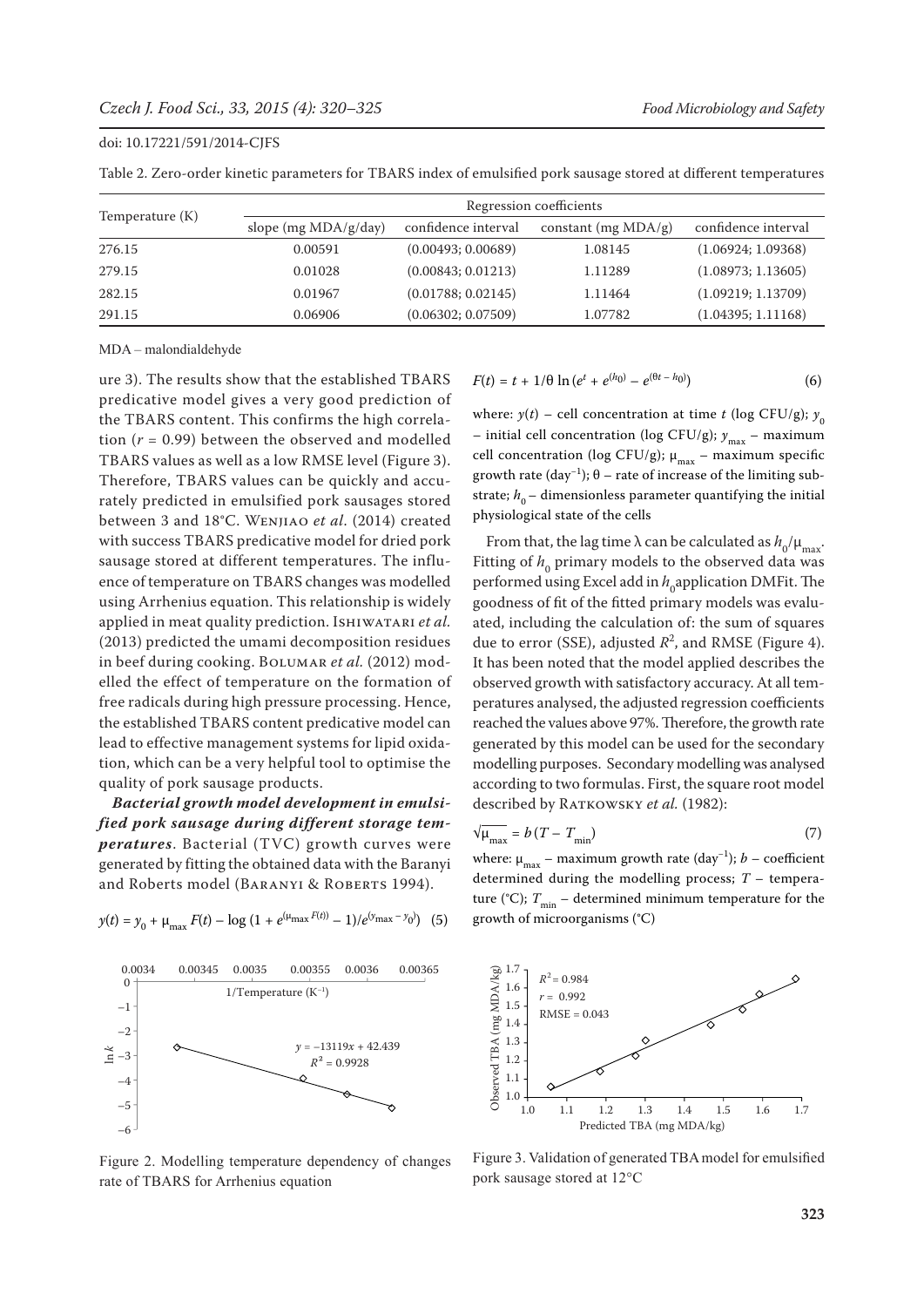

Figure 4. Primary modelling results describing the growth of TVC in emulsified pork sausage (3 replicates) at (A) 3°C, (B)  $6^{\circ}$ C, (C)  $9^{\circ}$ C, and (D)  $18^{\circ}$ C (Solid line = Baranyi model)

Second, the polynomial model (Eq. 8):

$$
\log y = a_1 + a_2 x_2 + a_3 x_1^2 \tag{8}
$$

where: *y* – response of microorganisms (e.g., specific growth rate (day<sup>−1</sup>); *a*<sub>1</sub>, *a*<sub>2</sub>, *a*<sub>3</sub> – adjustment factors; *x*<sub>1</sub> – temperature (°C)

The generated models analyse only 1 independent variable, namely the storage temperature. Figure 5 illustrates the graphical version of the elaborated models with the parameters of the generated mathematical equations. The polynomial model better describes the effect of temperature on the bacterial growth better than the square root model, reaching the values of the adjusted  $R^2$  = 0.9829 and 0.924, respectively. The last stage of the work was to validate the secondary models obtained. Comparisons of the predicted and measured bacterial growth rates in the emulsified pork sausages stored at 12°C were made. The observed maximum growth rate was 1.129 whereas those modelled using the polynomial and square root models were 1.123 and 1.057, respectively. The predicative ability of the polynomial model is slightly better than that of the square root model. The elaborated mathematical model can be successfully used to asses the bacterial growth probability in the emulsified pork sausage, however, caution is needed when applying it to other sausage types. To improve the quality of the predicative models in the food industry, the generated models should be orientated toward a specific product or a group of similar products.



Figure 5. Secondary modelling results describing the effect of temperature on bacteria growth in emulsified pork sausage according to polynominal and square root models